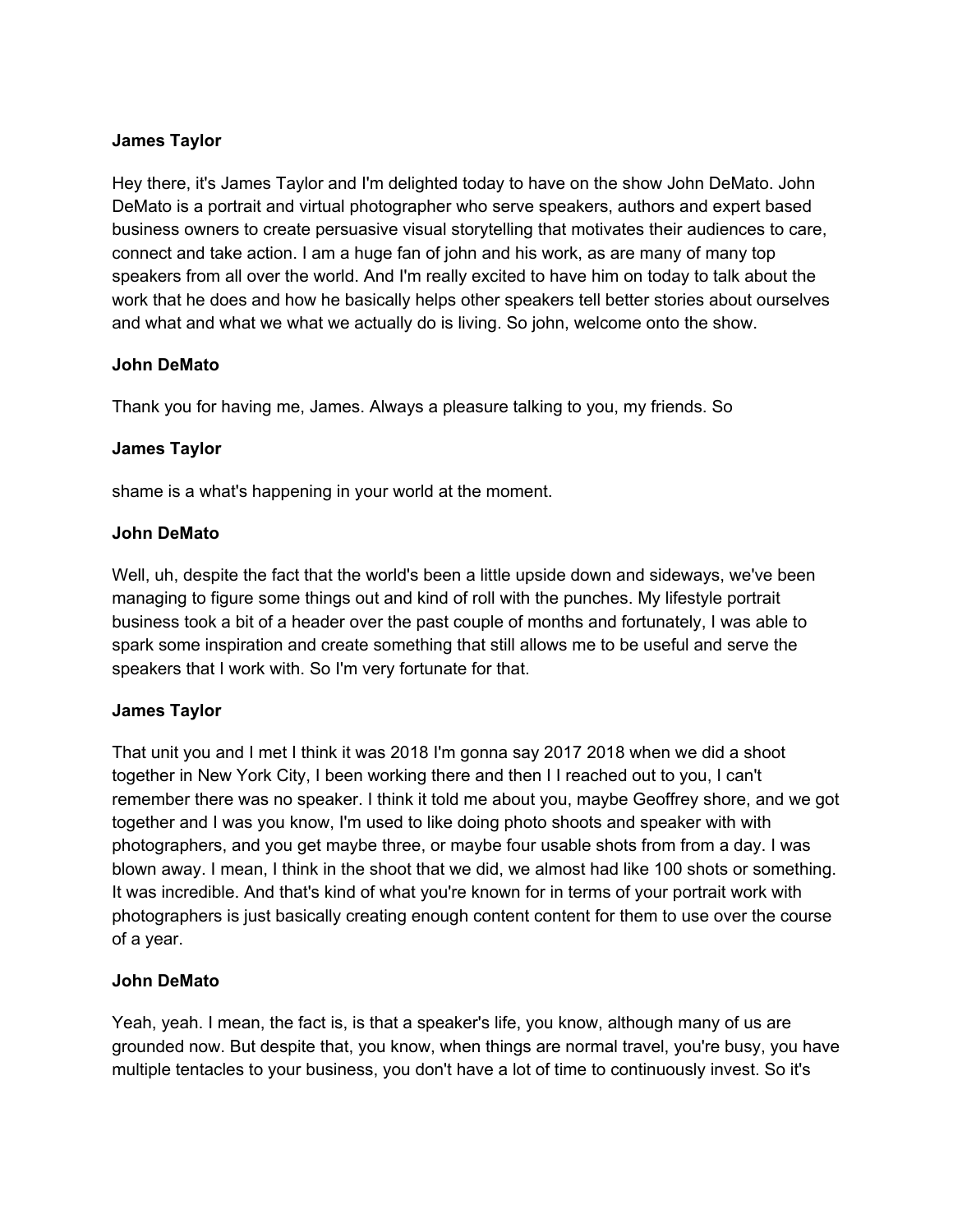important that when you do get in front of the camera, how many ever times you do that you maximize that value by getting as much out of it as you can.

# **James Taylor**

And I think after we did that, I started seeing your work because you have a style, you know, in terms of photographer, and I thought, Oh, that looks like John's work. Oh, that looks like you know, there were there was there was something about it, there's, there's a certain thing with lighting and a certain kind of feel and emotion as well. So tell tell us about some of the speakers that you've worked with many, many, many of them, we would actually know ourselves.

## **John DeMato**

Yeah. Well, I've been fortunate enough to be interested. Do the into the speaker community through people such as yourself and Sylvia, did you so she introduced me to the National Speakers Association here in the United States and that pretty much opened the door to me to meet a lot of amazing speakers like her and Phil Jones is also a an amazing human being and a great clients. I've worked with other people, like just pet it also within the community. I've also done a lot of virtual work recently with some other speakers such as Vin Jang, and Aaron Kane, Ty Bennett, people that just really blow me away in terms of their presentation and it just makes my life easier photographing them because they're so awesome at what they do.

## **James Taylor**

So I'm not very good at it because I was having a conversation with a speaker the other day and I said, You've got to the speaker had made a real pivot from doing a lot of in person keynotes all around the world and suddenly, like many of us can stuck at home. And they're doing lots of virtual keynotes, lots of virtual workshops as well. I solicit you've got to have a conversation with john and work with john, to get a visual representation of what you're doing. I mean, he's at the moment he's doing like little screenshots and, and I think maybe using little clips of things didn't look great. So I was trying to explain to him what you do when it comes to the virtual so we all know that the kind of photoshoots that speakers we get, you know about speaking on stages or, or you know, in some kind in our offices or whatever. But describe that the virtual thing. First of all, tell us how did it come about? How did that first gig come from, for being a virtual photographer? And then tell us about when you start having conversations with speakers? what they see how you describe what you do,

# **John DeMato**

right? Well, the reason that it was even born in the first place was because I was I was sick. I was getting over Coronavirus. I wasn't feeling great. I hadn't picked up the camera in about four weeks. And the NSA, New York City chapter was putting on its first virtual event. And quite frankly, I wanted to feel useful in a little bit more like myself. So I just picked up the camera and I was in my office watching the presentation, Jill shuffle bind was speaking at the time. And I'm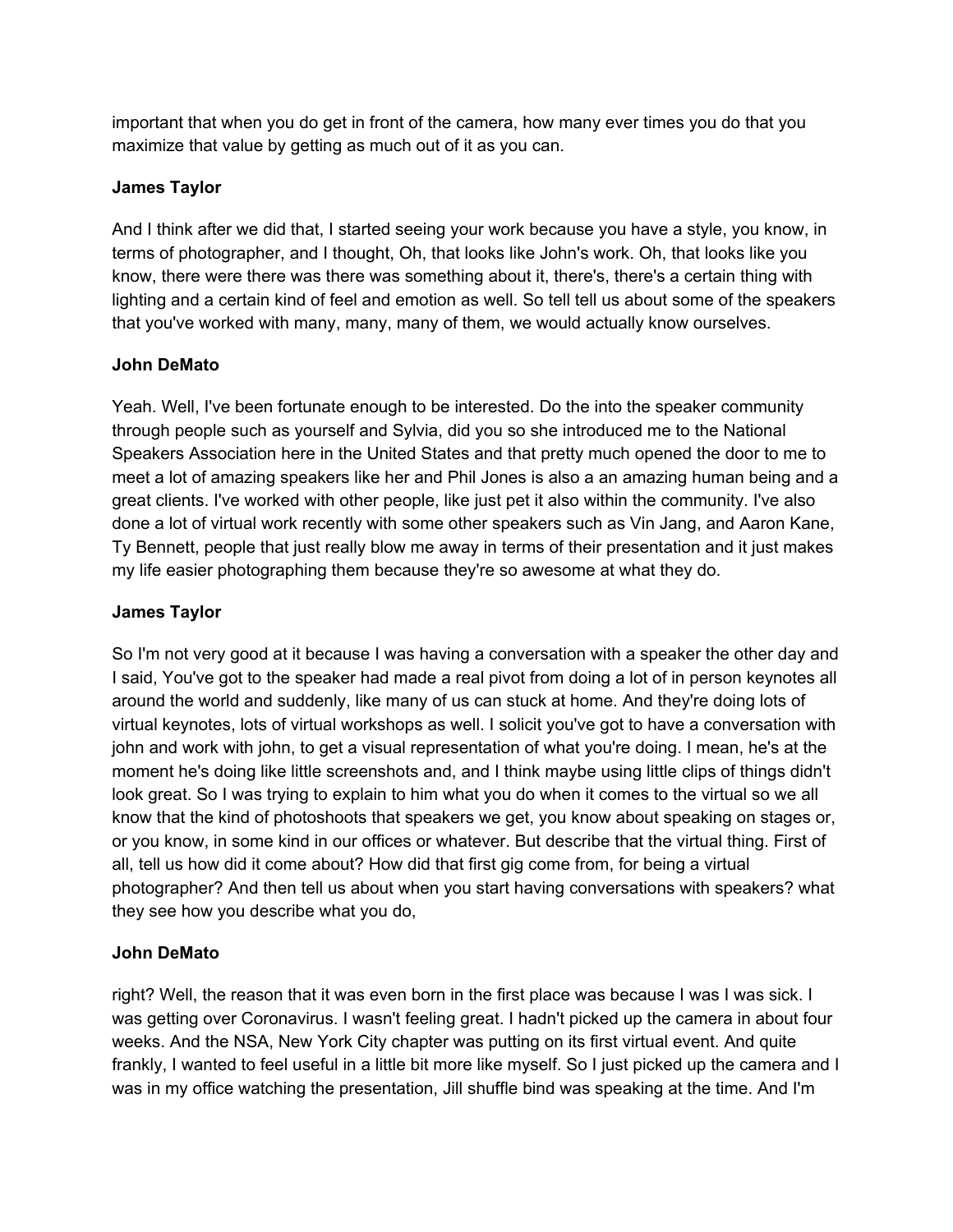like, you know what, let me get a couple shots to Jill just for the hell of it. And I snapped the couple I looked at the camera the back of the camera, I'm like, wow, these these actually don't suck as much as I am and so I decided to shoot the entire program. And I think Chad highness was on that one. There was a couple of other there was another speaker I think I don't hundred percent remember, but either way, I shot the whole program. And the next day, I've wanted to again feel like kinda like myself, so I decided to write a social post, which I hadn't done in weeks. I put it out. And the next thing you know, I got a ton of reaction from a lot of speakers. And I thought to myself, this might be something. And from that I kind of consulted with some other speakers just pet it was actually one of them. She was one of the first ones I want to talk to about this. And she gave me some ideas on what would be important for speakers to have why these photos are important. And the biggest takeaway from that conversation was, it's about creating image content that speakers can share with meeting planners and organization heads and people who book keynotes or facilitators of any type. And basically what they want to see is the experience that the speaker will create for their audience. And that's how the whole thing was born. And then that's how the whole thing kind of steamrolled and developed from there. And the way that I present it to speakers when I talk to them is about the experience, but it's also the reality of your situation right now, if you're migrating to online and doing virtual presentations, these photos serve the same exact functions as your branded lifestyle portraits, and your live event stuff. Because this is what your business is now and to a certain extent to the future when people, you know, keep this within their repertoire. But either way, the point being is that you need to put out photos that represent who you are and who you serve, and why you do what you do and still have that expression and still have that artistry and still have that ability to capture your audience's attention.

### **James Taylor**

I think the interesting thing about you as well is something we've worked together, we can start off talking about like brand, you know, what you want the brand to say what there's a whole series of quite strategic decisions being made along the way as we were kind of going back and forth, which is not frankly You know we've all been in this if you had to do photo shoots you you can turn up the photographer okay stand there maybe change that shirt and but you can have i do i think you call them as a strategy calls or I don't what you call those, those discussions you go into with the speaker or the thought leader, where you really start to kind of drill into like, What are you trying to say? What is the story that you're trying to say with images? Yeah,

### **John DeMato**

yeah, it's a precession strategy calling it manifests itself in different ways depending upon how I work with a particular client and from where they're coming from in terms of what service they work with me on but But the main point to all of that is there is no show up and shoot or even with virtual there is no here's the zoom link and go make it happen. There is lengthy conversation beforehand because I need to know who you are in order to know what types of expressions I need to capture on your face. What level of artistry I need to include into these photos and how interesting they need to be based on, you know, the the quirks that make you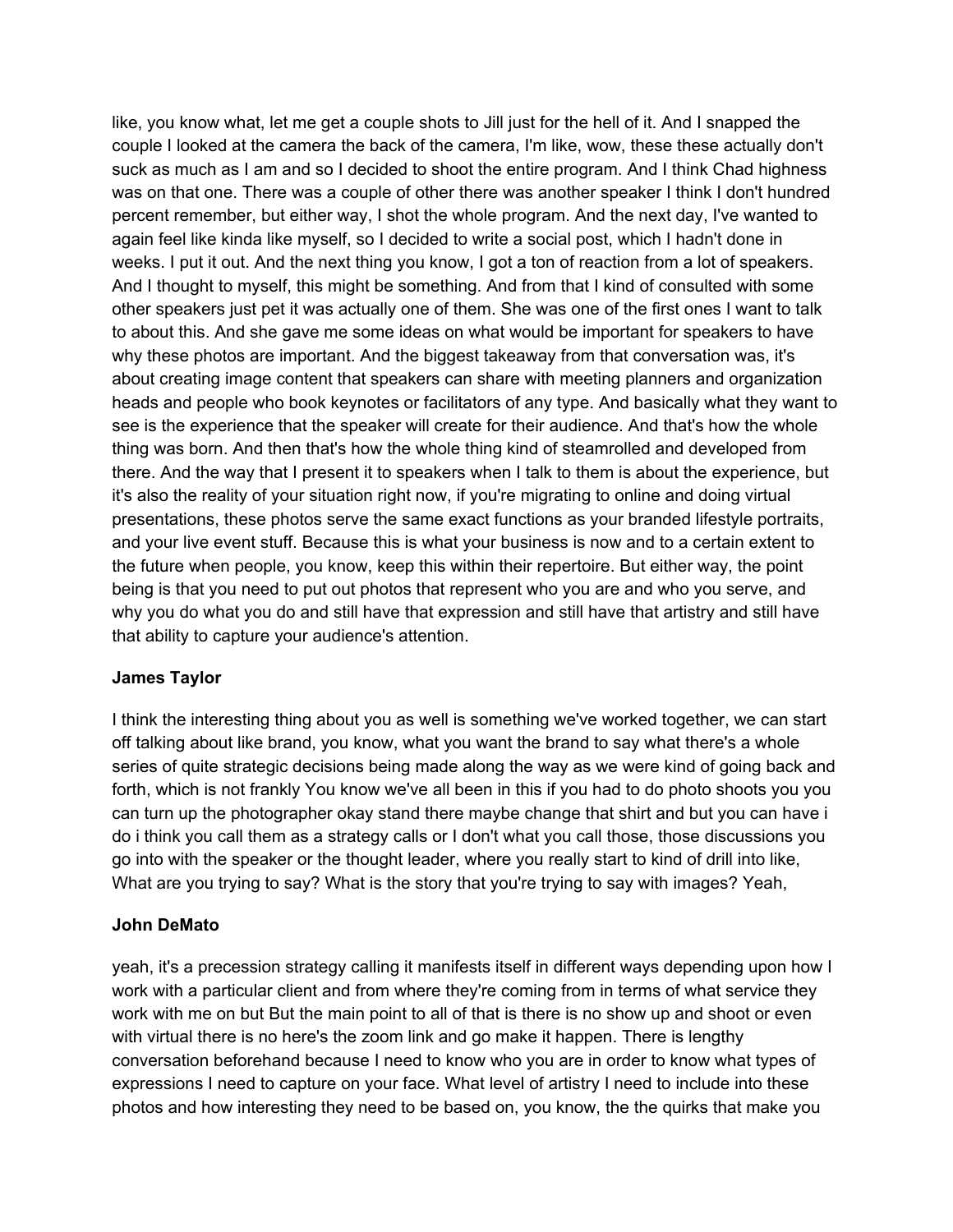you and yeah, wardrobe is important. By the way, it's not it's not something that should be dismissed. But it is. It is one piece of the puzzle much like vanity overall is a piece of the puzzle. We need you to look good. But that's not the most important part. That's a foundational element. That's a given not a goal. The goal is to create an image content that will visually punctuate the sentiment of every single story you want to share, whether it's the copy on your website, whether it's social posts, blog posts, whether it's a slide in your presentation of a photo for your book, whatever the case may be, whatever, wherever you put your story, your message, your insights part of your framework, you need to have image content that will punctuate visually that sentiment in order to drive people to get people's attention. So that they care, connect, and ultimately take action with you.

## **James Taylor**

Now you have an interesting role in doing that, because you work with so many different thought leaders and speakers and you're, you're inside of those, whether it's the zoom webinars, or those online conferences, virtual conferences that are going on, as well. So you're also seeing probably from a from a photography standpoint, and from an audio standpoint, what looks good on the in the camera, and I'm gonna put my hand up here, I'm not a big fan of green screen. And, and I love it for certain things. By I feel there's a real danger that we've got so focused on the tech stuff that we've put the aesthetic out of the window a little bit, or you can feel jarring at times if it was being it's being used for just the sake of using it. So from your perspective, as someone who has to shoot these, these sessions, what are you finding is working with Once you take those shots, you can look back and think, ah, this is interesting, these kind of backgrounds or this kind of setting or, or this type of setup what what's working for you?

# **John DeMato**

Well, well, from my vantage point green, the virtual background can either be really cool when it's lit well, and there's separation between the speaker and the background so that there's no, there's no spill of the green screen on the person. So they look like the Incredible Hulk, which I've seen a million times or when they move their arms. It's not lit well, so anytime they move their arms, you can see the aliasing around their arms, and you could see where they're what the actual background looks like. So that looks crazy. And it is jarring and you're right. So it's a dicey proposition if you don't really have the proper lighting to do it. But what has worked, I mean, I've seen over 80 of these events, and I've seen some amazing stuff and a lot of it is that simple. As dressing up your office decluttering the background behind your head, creating contrast between what you're wearing and what the color of your background is so that you pop off the background. The bookshelf thing is great. A clean wall is great. I mean, I've seen people just use plain blue walls or plain blue seamless paper or plain white, seamless paper. I've seen people go all the way above and beyond with neon and colors and digital writing boards and all of this stuff. But the most important thing to keep in mind is that what you want to do as a speaker is stand out in the frame 100% of the time, which means whatever you do in that background needs to support that ultimate goal. Because at the end of the day, if it's just you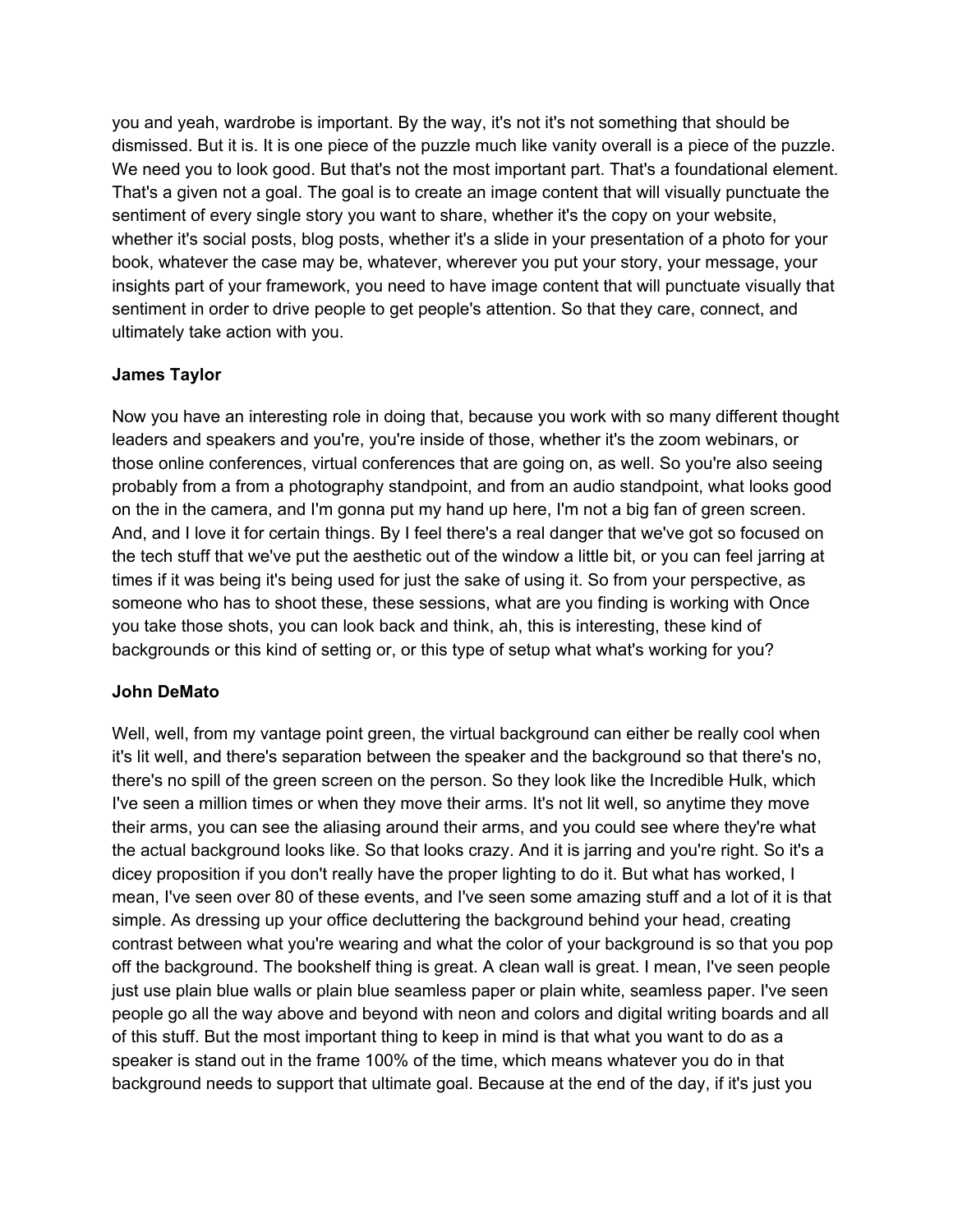talking about the lighting on your face is clean. You look good. There's no any weird distraction That's the most important thing, start from there and then build out.

# **James Taylor**

And then what about, you know, obviously, many of the speakers, they're using webcams, some of them may have nice kind of DSLR, high quality kind of cameras with nice lenses that they're using to get little bit of depth of field as well. If someone's just kind of starting on this process, and they're doing more presentations, and they know, let's say they're gonna be working with you, and in a month's time on a project, any advice you would give them in terms of the technical at the camera that they use, for example?

# **John DeMato**

Yeah, sure. Jeff Shaw, Phil Jones, they use DSLRs. It looks great. I saw them prior to using it and the quality differences definitely there. But what I would say is this, don't invest. If you're going to do virtual photos, don't invest in the technology. It's just for the photos. It's not worth it. If this is something that is bigger. That eye you know, you want to present yourself with a little higher resolution with a little depth of field you know or blurry background as you guys say with the blurry background. Yeah, yeah, I'll simplify. Yeah. So if you want if you want the blurry background, you know, then you then and you plan on being on getting paid speaking virtual gigs, yeah, I'll give you the tips. You know, I'll give you the, the HDMI cable you need the DSLR camera that works best in auto and how to frame it and what to frame out and all of that jazz and I go over that with some of the speakers prior to I've had several of those kind of sessions but here's the thing, if it's not that big of a deal for you, and you maybe just want to upgrade to say a couple hundred dollar Logitech that's cool to the point is this. You just need to feel comfortable about the way you're presenting yourself. And then however that looks, that's when you call someone like me to photograph you. Yeah, that's one.

# **James Taylor**

Yeah, it was interesting. I mean, I remember when I was done, we obviously I've been doing the virtual thing for cloud too many years. But I remember when we started doing things while I was using more multi cameras, I just knew I wanted to have a little bit more movement and just, you know, make it more especially the longer sessions. I liked having like maybe three cameras, I could go between a wide shot and an up close and maybe something or even an overhead shot. Yeah. Yeah. And, and I was thinking, God, this is gonna cost me a fortune here. I buy like three digit DSLR you know, I only had one DSLR but let's say I get another. They were like 1500 dollars or \$2,000. By the time you had lenses, and in the end, I had a conversation with one of my speakers. You remembers Tom, Tom lightning, and he's even a lot of video stuff in the past. And he gave me a great little tip. You know, this is a kind of hackers tip. He said, go on to eBay and buy two cameras like a handycam cameras that like almost the prosumer versions, like five years ago, they would have been the top cameras. And he said, you can get them, you get like three of them for like a couple hundred bucks. And just get them like color and color match them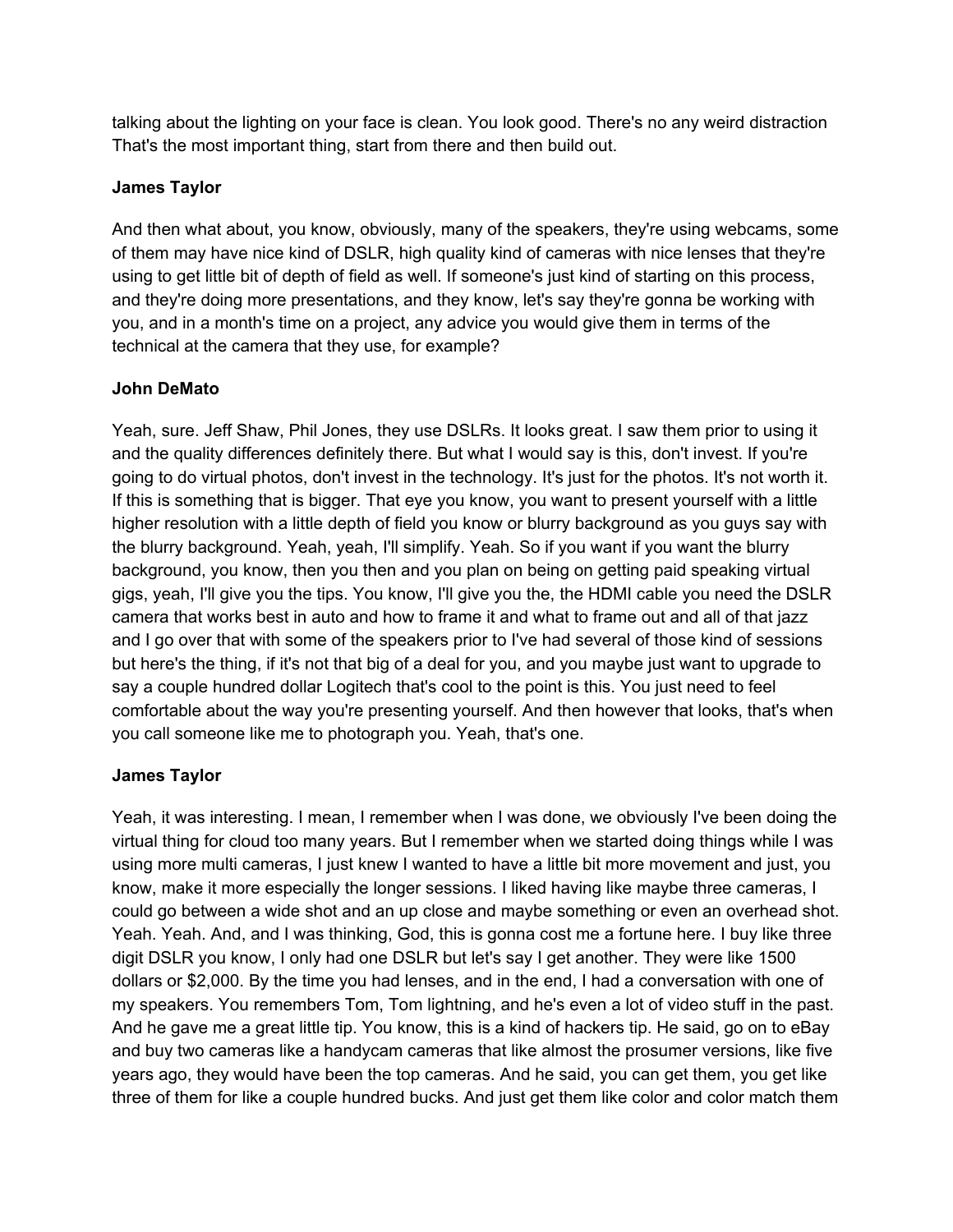and things or something can give you that without having to spend an absolute fortune, and have your one main nice establishing shot with all the depth of field stuff. He said, but a lot of the things that we do, we don't need a big, you know, fuzzy backgrounds or depth of field, because of the rooms that we're shooting in a lot of times when we're doing virtual.

# **John DeMato**

Yeah, if you're doing if you're doing a solid background, the narrow depth of field with the blurry background, it's some consequence, you're not going to see it, it's gonna be useless. In fact, it'll it'll cause problems potentially with the focus on you as you're talking. Yeah, but in terms of the multi camera, I mean, the thing about the multi camera that I've seen that's been very successful is a getting back to the technical piece, just make sure that the two that you buy are in fact the same because when you switch between three that are all completely different, it's going to look weird and all the matching in the world isn't going to match, just FYI. And if if one of those chips in one of those sensors is older than the other, you might have to work harder to match those two. Just keep that in mind. I think that's a good point.

# **James Taylor**

I had that with what I was trying to figure out between I use ECAM and also an ATM switcher for switching and for the email I figured you know what would be because I couldn't get one of the lenses just to match and it always looked off and actually thought you know, I'm going to try and do I'm going to try and make that lens black and white and I'm going to strip all the color from and so I'm not going to try and make it look the same thing. And I kind of experimented with that and I almost going to use it now as my at the side camera like when I'm kind of talking off camera like it's like a like a TV now because you obviously your bank For the people that don't know, you worked in TV for many years as well. So some of the stuff you've maybe done in the past is now coming probably pretty useful for you as well.

# **John DeMato**

Well, while having these conversations with people now that now I get to dust off the producing skills, yeah. And here, but here's the thing, though, with that multi camera where I was getting pointing to before was the fact that when you have multi cameras, yes, doing what you do, when you change the vantage point on you from wide to medium to close to three shots or overhead, it creates that visual variety that you want, and that impulse of people getting bored gets lost when you switch switch switch, that's great. But one of the most effective things that I've seen a lot of folks do a multi cam is to they'll have a sitting, they'll have a sitting camera whether whether in front of the just sitting and talking, maybe sharing slides, then they'll cut to a second camera that has a flip chart. You know

# **James Taylor**

This Vin, I think Vin does that Vin Jang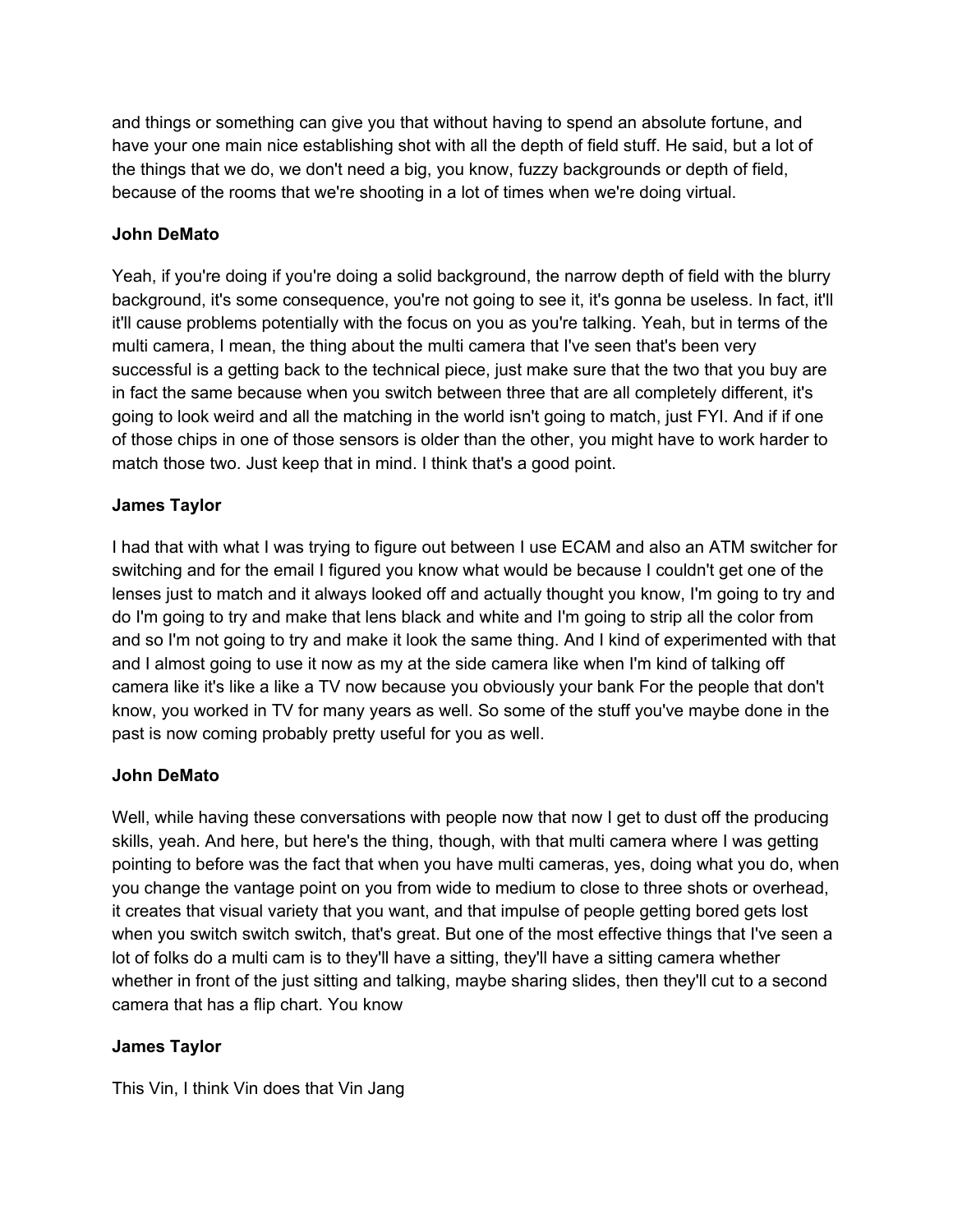### **John DeMato**

yeah Vin Vin does that yes. And also Clint Pulver did that the other day. He had a he had a, I think it was three cameras. He had one where he was standing in front of a backdrop. The second one was on his, he's a drummer. So he had one on his drum kit straight on. And then he had an overhead that was straight down on the drum kit. And it's just, I mean, listen, like I said, you don't have to start off with like, you know, bells, whistles, confetti, all this crazy stuff. The fact is, is that you just need to look like a badass and confident and know what your stuff and then you start from there and build out. But there's a lot of flexibility with multicam.

## **James Taylor**

And I think one thing that's interesting getting going where we're kind of starting to move from, you know, from us being a speaker on stage where you had that quite a big canvas to work on. So your body movements are much larger generally, than when you come to a studio In a small camera, they're all those little small facial movements like it's like going from being a theatre actor to a film or TV actor, where you suddenly have to go like slightly kind of smaller and more more focused. I remember working with actors some actors before, and they might have a three cam, three cameras in the room shooting a scene. And and it's, I would say this especially the case of female actors, is they would know exactly what lens was on a certain camera. And they knew which lens worked particularly well for them for certain close ups. Oh, is that the such and such camera is that such a such lens, because they knew they had enough. And I'm almost thinking now for other speakers as we have to get. Obviously we're in we're in version 1.0 of this just now. I can see very quickly getting to the stage where speakers not only know like how to do it on stage and that way, but how to use some of those devices that an actor would use and playing with the camera and having a conversation and treating that how that camera was like your best friend. As well,

### **John DeMato**

yes, that's a very good point. And it's something that I've had to actually coach through some of the stuff that I'm doing not not the real in person real audience events, but the stage events that I photographed with clients a lot. And it it really starts with this number one are what are you presenting? Is this a keynote to an audience? Is this a webinar where you're just basically talking to yourself record pre recording it and sharing it? Is it a mastermind group where it's more of a conversation, hotseat kind of thing, those that dictates immediately what you need, how you need to play with the camera. Because if it's if it's like a mastermind conversation thing, just be yourself just be normal. But if it's something that's going to be in front of an audience whether or a live audience watching in or an audience that's going to watch this purchase it or sign up for it or whatever. You need to be on. And a lot of the times when I work with clients to do their full screen speaker shots, you know, and there's nobody here and it's just us. I in fact, I did this yesterday, I prompt my clients to pull up sections of their keynote, and to be cognizant of the fact that your body language still matters. Even if you're sitting. Yeah, you need to move those hands, you need to move that face, you need those pauses, I need to see all of those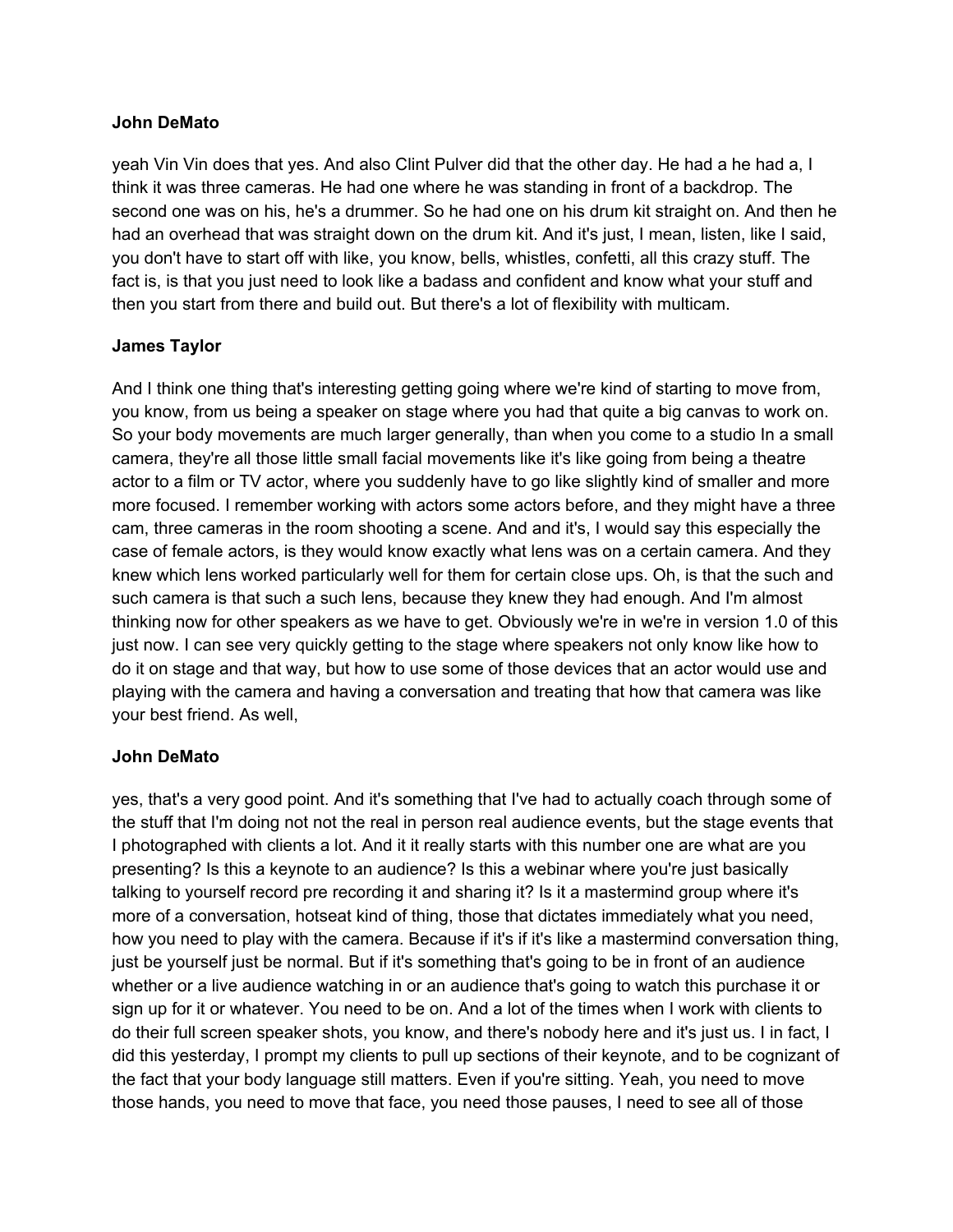things. Because again, as I said earlier, these photos are a representation of what your business looks like right now. And you need to do the same exact things as if you were in front of a room of 700 people.

## **James Taylor**

Now I'm conscious that because this is a audio podcast, people can actually see your work. So we're gonna have links in here as well, but to take us through, let's say if I'm someone listening to this just now, they're a speaker, maybe they've got an upcoming keynote or they're giving a workshop and they really want to use that to be able to do a photo shoot photo shoot Photoshop, or maybe they've got some really want to start promoting their virtual but you don't really need to maybe almost like fake it till you make it and do it do a live type of shoot. Take us through the process of when you work with a speaker, where does it? Where does it start? And what are the stages that you generally go through and speaking?

## **John DeMato**

Well, the first step is I just admit, yeah, this is weird. It's gonna be weird. And it's not the same as doing it live. But it's important. We go, we talk, I, the first part of the strategy that I have with a client is I start with, you know, what, what are they trying to do with these things? Are they just looking to create a landing page and just let people know, hey, speaker, bureau person, hey, meeting planner, this is what I do. And that said, or are they looking to dive a little deeper and create a social strategy? If they're looking to create a social strategy, then we get a little more meaty. Basically what I want to know is, what are the types of presentations that they do is that is the audience usually locked out or brought into these things because that will dictate Whether or not I shoot the Brady Bunch shots, the gallery view all the faces the collection, because my goal in the strategy calls is to kind of identify the key elements in their presentation, whether it's audience, are they using slides? Are they doing live drawings using a tablet? Today? How many cameras do they have? What are the Today's a flip chart, I'm trying to figure out what that presentation looks like so that I make sure that I capture images, fullscreen speaker, speaker with the filmstrip of people on the side filmstrip of the people on the top the audience if the audience is available, and side by side mode with the speaker or the tablet live drawing while they're working. Because my goal much like the branded lifestyle portrait photos or the live event stuff that shoot is to capture that visual variety because we want to be able to sustain them for you know other a sizable amount of time with images of the same event, but from different vantage points, because that's when once I have the elements on their end of what their presentation looks like, if there's an audience, all those things, that's when I take my laptop, get my folding table roll around on the floor and shoot them in different parts of my apartment.

### **James Taylor**

And that's actually important because I think it'd be quite easy to say, Okay, well, so you just take take photos of the Zoom Room or something.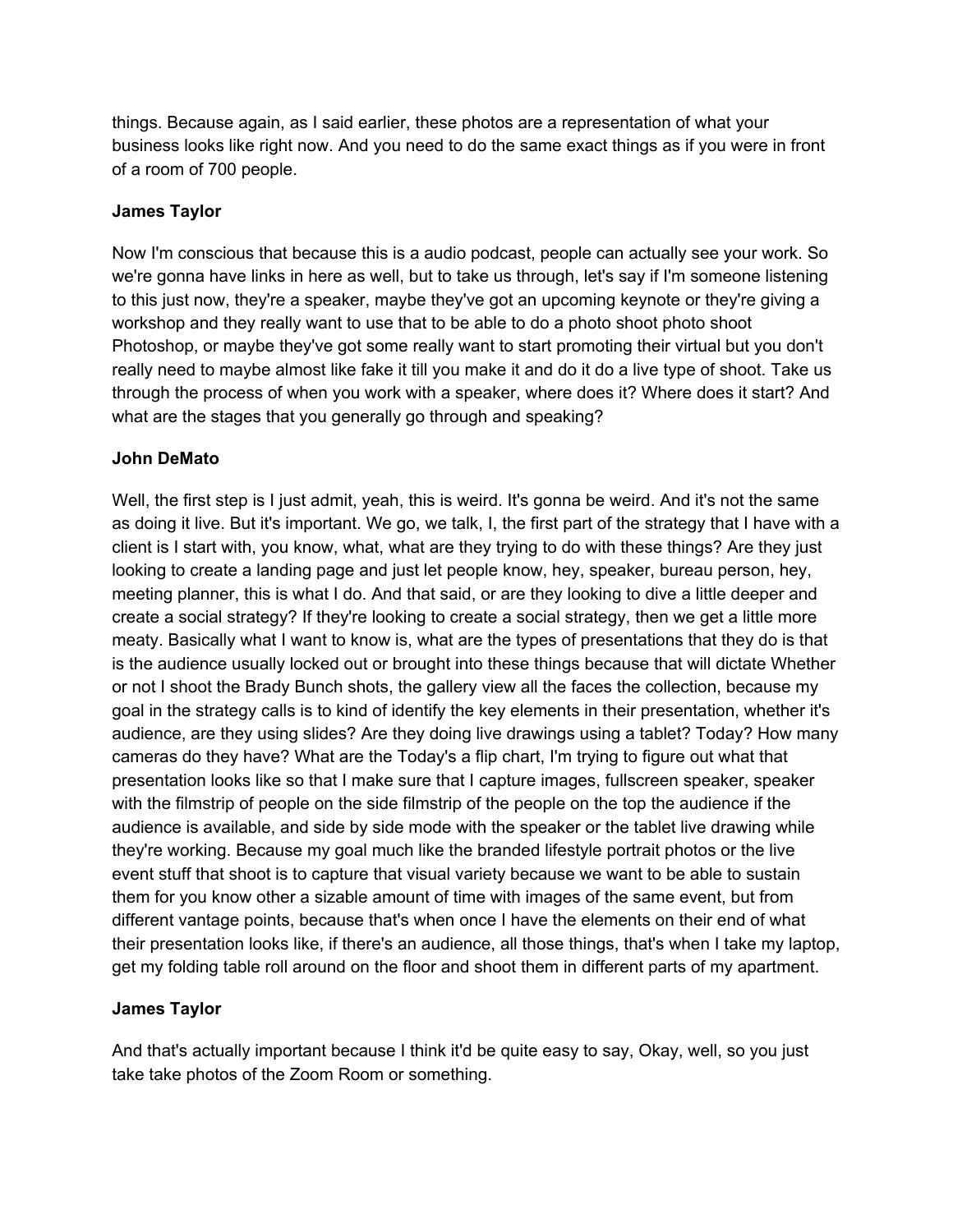## **John DeMato**

But yeah,

## **James Taylor**

but actually the device, let's say iPad, talk about actually the room this the spacing in which you shoot that because I think it's really important cuz for me as I'm not a speaker, if I'm a client or event professional, and I'm looking at that is suddenly has a more realistic feel. I feel I can imagine myself, you know, so I'm saying this is a vegan now but sell the sizzle, not the steak. It feels like it feels real. Feels like, Oh, I can imagine myself watching that presentation. So you could just briefly describe because you went through that very quickly, like in filming different parts of your room. What in your apartment? Why is that important?

## **John DeMato**

It's, well, it harkens. Well, first of all, you just confirmed what I had said earlier. It's about creating image content that illustrates the experience the viewer would feel if they were tuning in to your presentation at home. Right? So for me, at first, when I first shot those initial shots for NSA, my camera, my computer was tethered to my my office on the desk just the way I work, there was nothing and then the thought of experience, experience experience create the experience Well, they're not going to just watch it on that that's why I include my windows and and my French doors and you know the blinds and shooting on different surfaces and all of that kind of stuff because what that does is it creates that whole vibe, that kind of the scenario. And also, instead of just shooting it against like a white wall or a gray wall, which I could also do, that's not as interesting yet, but when you incorporate outside elements, it adds dimensionality and artistry to the images that captures people's attention. And by the way, it's because of this virtual session that I think I have the most famous apartment in the speaker community now. So many people's photos.

### **James Taylor**

Well, at some some point, I'm going to come and hang out with you. I think the last time we were together, I think we possibly broke a few laws in terms of when we were doing that in person photo shoot of.

### **John DeMato**

Yeah, private property. Yeah. Credit property. Yes. Yes. We're fine. We finally the photos are

### **James Taylor**

so fantastic. So so people, obviously, and it's difficult with it with obviously a podcast interview like this, to really get across what these things look like. So please, we're gonna have a link CEUs people head over to your site and can see what you do. But before we can talk about that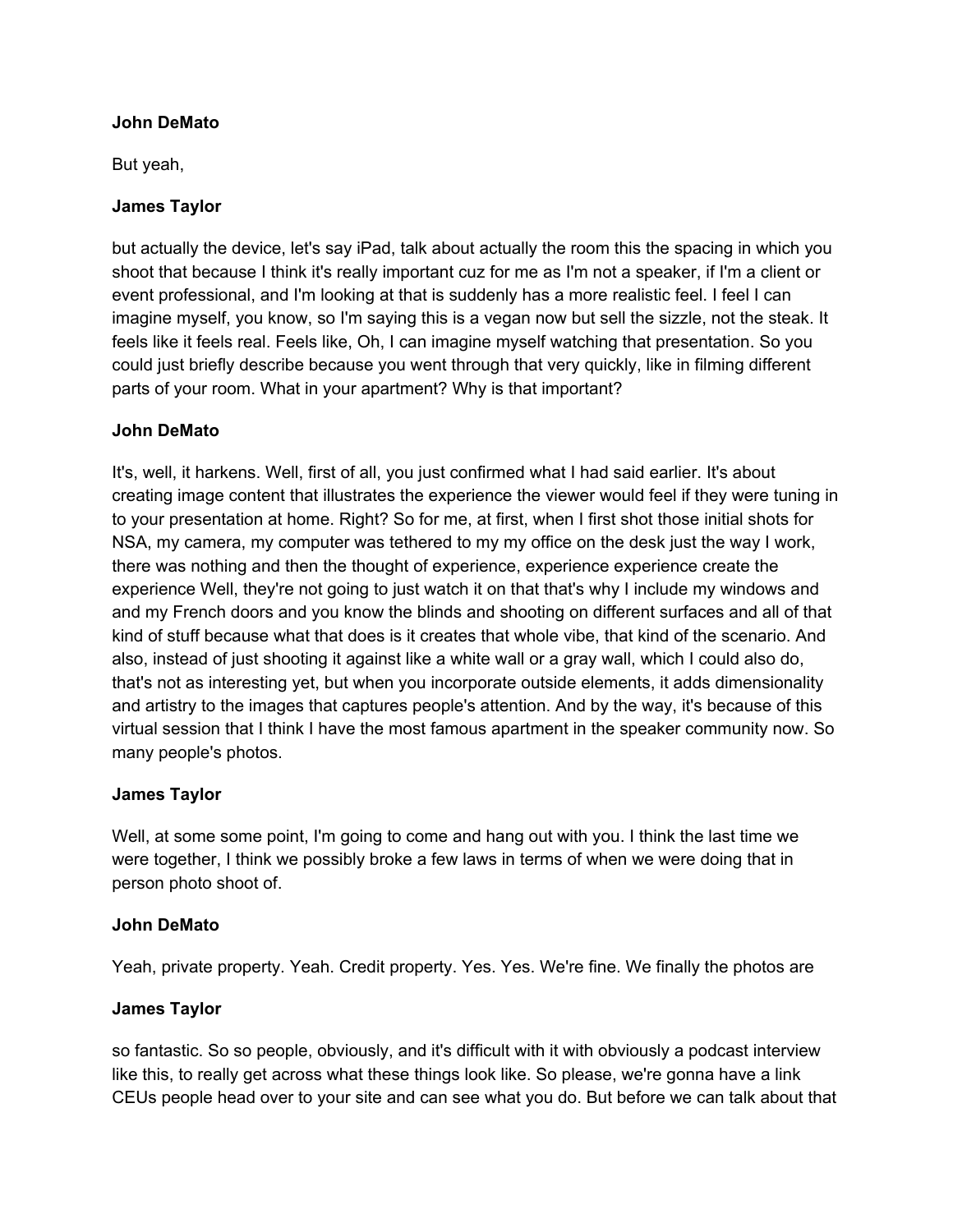Usually a question I asked all of the speakers isn't normally speakers that we have on the show is I asked them what's in their speaker bag? What isn't that bag that they carry with them to all of their speaking engagements. So your your bag, you know, when we get back to doing live events again, it's going to be a little bit different. So what is in that bag of tricks that you take with you apart from obviously your one movie camera and lens, what the other things that you take with you that maybe speakers don't necessarily think about?

# **John DeMato**

I can't wait to get back to live events. So my mic, my bag actually has two camera bodies for lenses. And I think now we're going to be That's going to be in my bag now moving forward. When

# **James Taylor**

And what about resources or apps or tools are there any in terms of your we have Really can talk about your your mobile kind of creative process in your own role as a creative a thought leader. But are there any online resources or tools or apps that you find particularly useful for the creative work that you did?

# **John DeMato**

The app that I live in? Well first of all, Google Drive is my that's it's my lifeblood, I work off my phone with it. I work off my Chromebook, my laptop, it has everything. Another app that I have found to be extremely useful is my notebook app. That's the one where I write down idea nuggets that popped into my mind throughout various times of the day. And that one really helps kind of fuel my creativity because when I'm in the mood to write something or find I'm working out a an idea for adding to my services, I just jot it down in there. And then when I'm ready to actually entertain the thought of taking action on it, I go right to that app.

# **James Taylor**

So is that is that Just the one that comes with the phone like the iPhone Oh,

# **John DeMato**

no, no, no, it's, it's, it's an outside app that you pay for. It has interesting ways to chapter and Chronicle stuff. And it's, it's more flexible than the regular one on the iPhone.

# **James Taylor**

And then, if you were to recommend, you know, our listeners just now, obviously, most most of our speakers, but we kind of touched on a little bit in terms of thinking about branding about visual identity, visual storytelling as well. If you can recommend maybe one book to our listeners that can maybe just kind of help them. Think about their brand, you know, visually, it could be a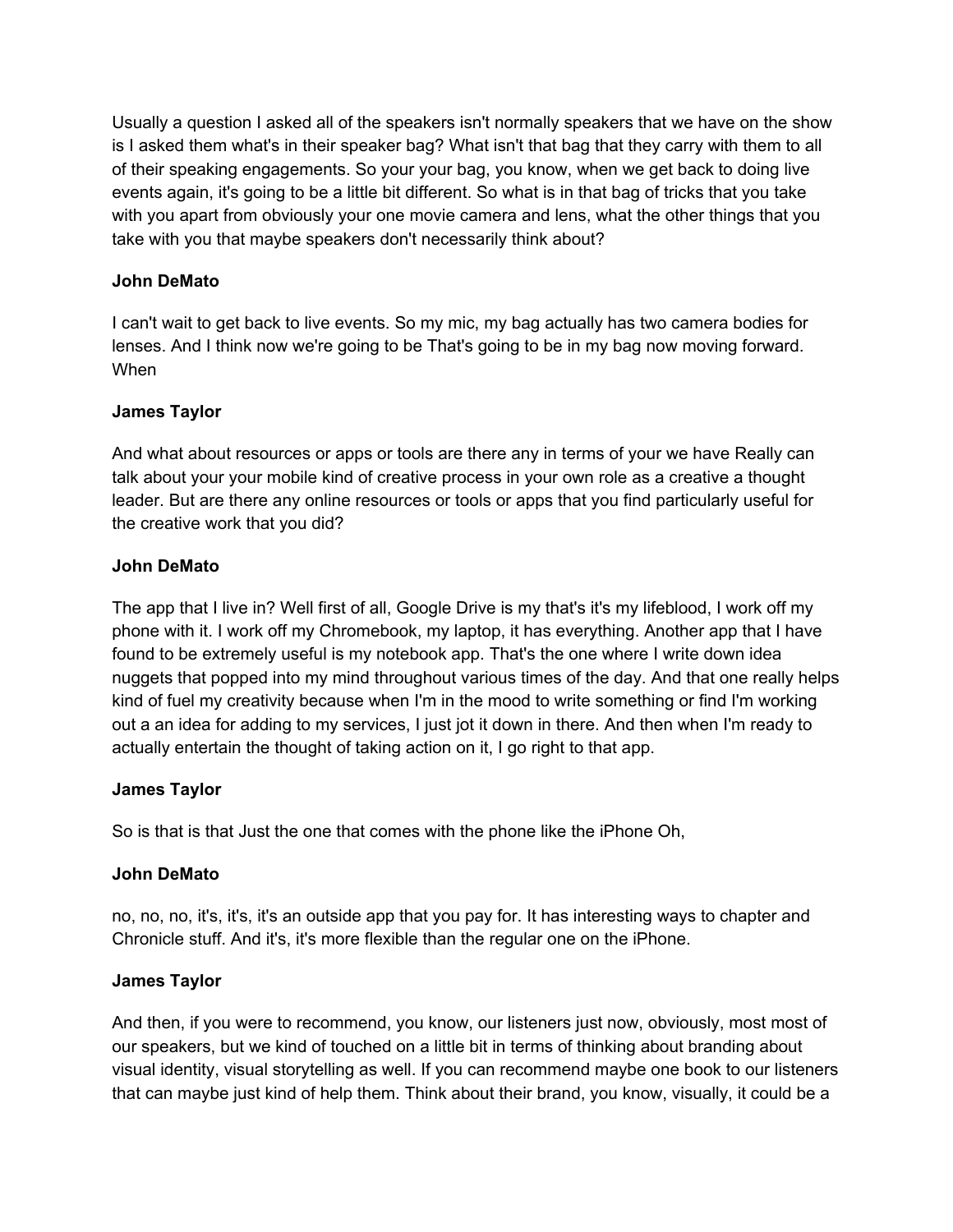booking of photography, or it could be just a book that's just gonna like maybe take their mind in a different place. In terms of visuals, what would that book be?

## **John DeMato**

You know, I would probably say the one the one that started at all for me and the young woman that helped me with my niche and discovering this whole, this whole thing. It's bad A brand by Pierre Silva. Um, it's it. She doesn't talk necessarily about visuals, but the way that she talks about brands. It Well, there is a section on on photography. But the point is, is that that book really gets you thinking about putting yourself out there in a unique way and the colorful way she presents herself she's New Yorker. So it really it helps kind of help you see where you are and where you want to go. And from all that good things come,

### **James Taylor**

and I'm suddenly remembered it was clear that is how I first learned about your work. You did amazing shot over. I can see it now. She's wearing a red top. She has quite a

## **John DeMato**

stress like

# **James Taylor**

yes. Yeah. And it was such an iconic type of shot. I thought he answered on the interview that I did for my creative life. I said, Who was that photographer, I want to work with that photographer. And that's how your name came up. So that's when it all kind of coming back round to things. Full Circle,

# **John DeMato**

we made it. What we made came

### **James Taylor**

back around the other end as well. JOHN, let's imagine you woke up tomorrow morning, a New York City there, and you have to start from scratch. So you've got all the tools, your trade, all the knowledge that you've acquired over the years, but I'm gonna take away your address book, you know, no one, no one knows you. What would you do? How would you restart things?

### **John DeMato**

Well, I would probably start to listen, I would go on LinkedIn, I would look up the types of people in which I want to serve. So keynote speakers, facilitators, expert based business owners, look up who is in the New York City tri state area, and start to connect with them and engage their